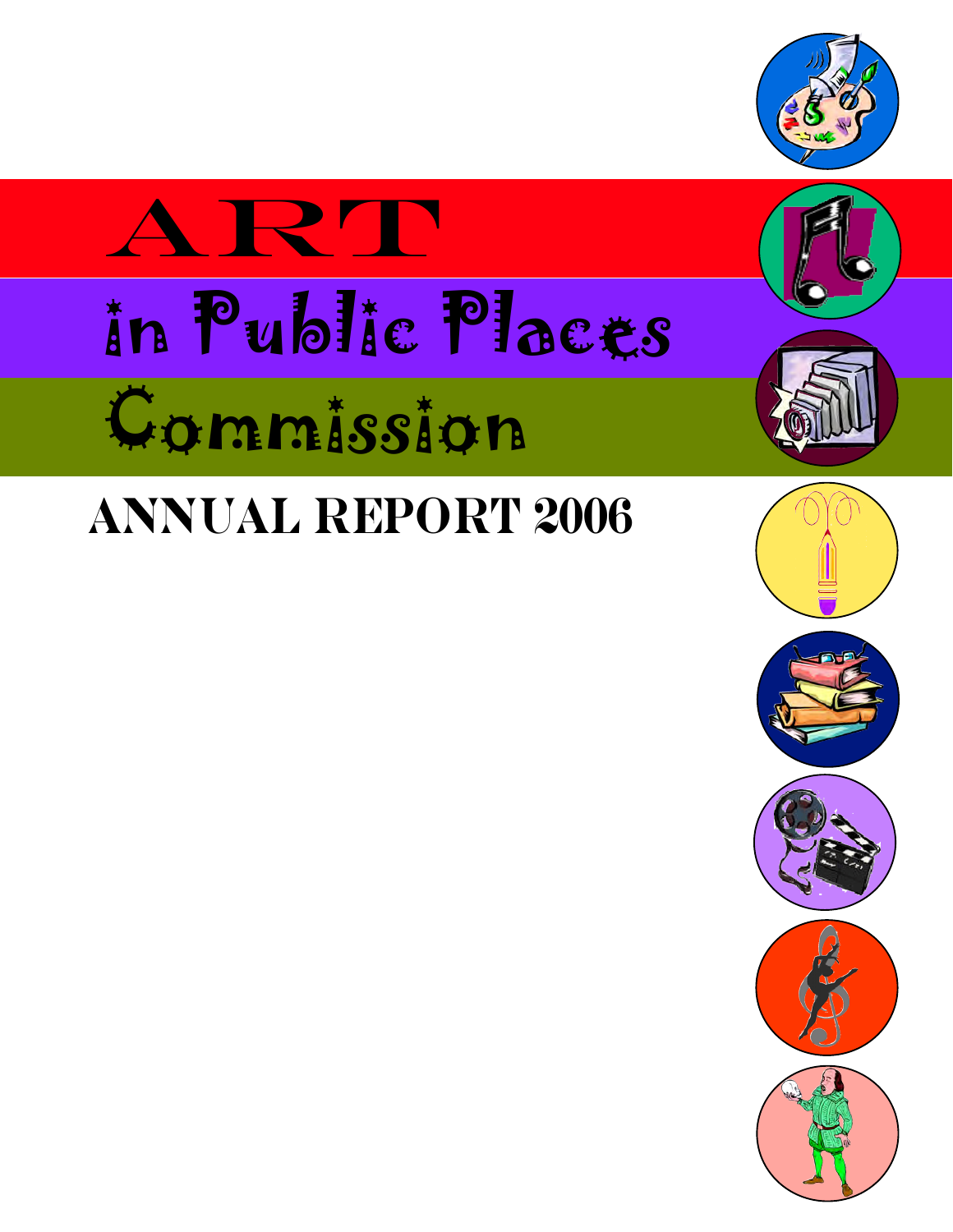### **Art in Public Places Commission**

*Annual Report 2006* 

#### **COMMITTEE COMPOSITION**

#### **Membership**:

Resigned: Mat Herban (At Large). Re-appointed: Cindy Busch (Ward 3), Nina Fisher (Ward 2). New members: Terry Averill (At Large), Tom Fridrich (Ward 4), McShane Glover (Ward 1), Rani Jenkins (Ward 7), Elissa Lowell (Ward 6) Vacancies: Ward 5 and Ward 8

Staff Liaison: Karen Engelke Minutes: Tami Hook

The AIPPC met thirteen times in 2006. (No meetings in January or November; met twice in June, July and August)

#### **GRANT ACTIVITY**

In February, 2006, AIPPC sent out two RFPs. One was a call for Original Public Art and the other was a call for Original Performance Art. \$70,000 was available to be awarded for Public Art and \$30,000 for Performance Art. Both were required to "reflect Annapolis Charter 300 themes of the struggle for independence, personal freedom and voting rights for all citizens." Deadline for submission of packets was April 20, 2006 for Public Art and May 26, 2006 for performance art. Copies of the RFPs are attached.

**Public Art**: Five proposals were selected for further review and asked to make presentations to the Commission. They were:

Tupper: Art located at a variety of sites, including Maryland Hall

Westgate Circle Art: Eight Annapolis-based designs by Keating Productions

- ArtWalk: 12 large-scale murals and a statue done by Annapolis artists for temporary display throughout the city at six sites.
- Queen Anne statue: Bronze sculpture by Christopher Vilardi of Queen Anne with the Charter.
- Courthouse mural: Interior and exterior mural located at the Courthouse telling the history of Annapolis; submitted by Murals of Baltimore.

The Commission felt that the ArtWalk and Christopher Vilardi proposals best fulfilled the criteria of the RFP. At the July 24 meeting, the Commission voted to award \$70.000 to Artwalk with some modifications to the presentation, including a replacement piece for the statue.

A contract for this grant has been signed and executed and is available on request.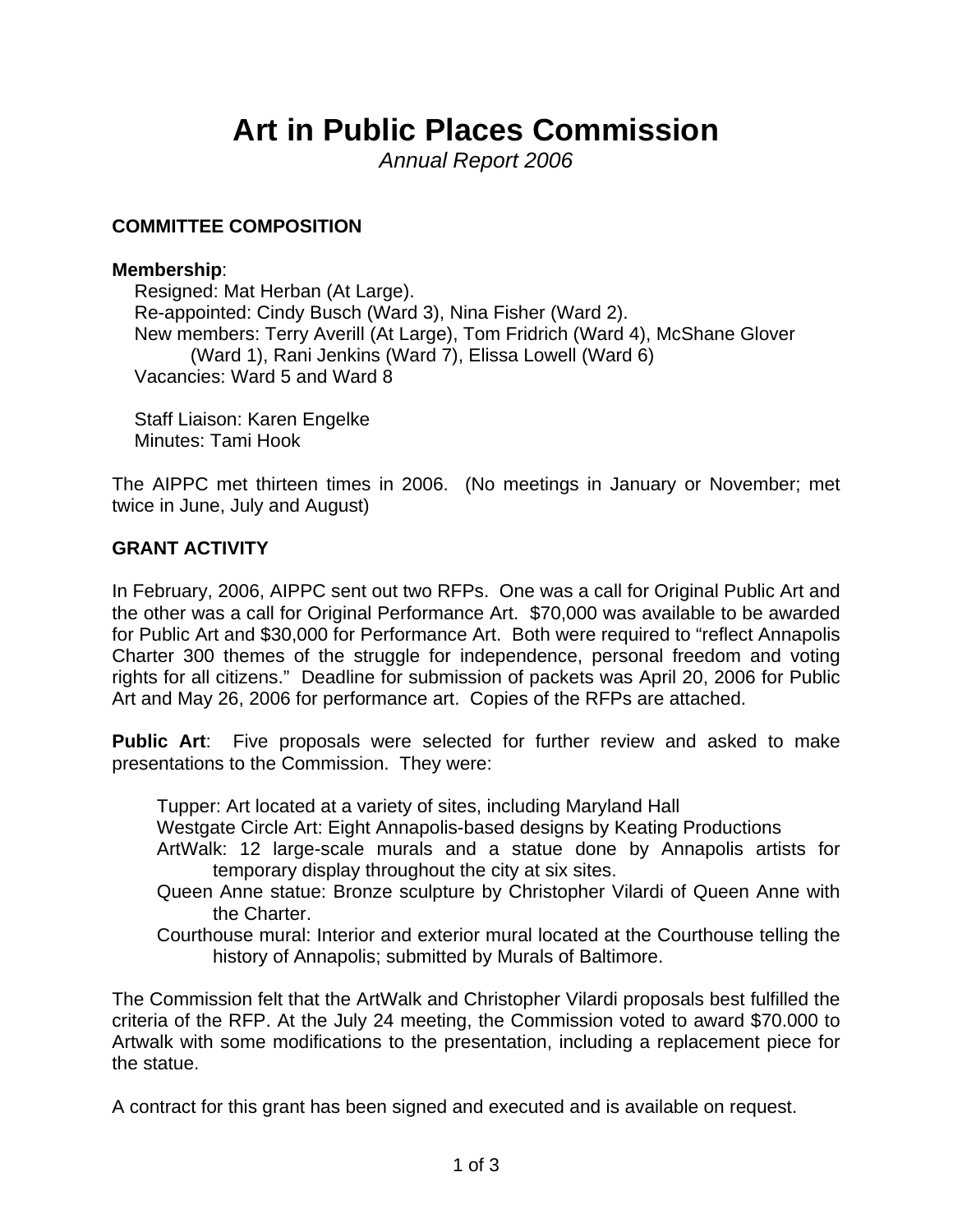**Performance Art**: Five proposals were selected for further review and asked to make presentations to the Commission. They were:

- Oratorios: Seven movements for soloists, chorus, gospel choir and narrators using historic documents by James Fitzpatrick
- Pip and Zastrow: Victoria Bruce is creating a 70 80 minute film chronicling the friendship between Pip Moyer and Zastrow Simms which prevented riots in Annapolis in 1968 after the assassination of Martin Luther King Jr.
- Your Town/Your Heritage: Dr. Anne Jenkins presented a poem which covers 50 years in Annapolis and can be combined with music, if desired. (Commission member Rani Jenkins absented herself from all Commission deliberations regarding Performance Art as Dr. Jenkins is her mother.)
- The Sands of Time: A documentary film about Carr's Beach from the 1930's into the 1970's by Deni Henson.
- Young Composers Competition: The Annapolis Symphony Orchestra (ASO) wants to have a competition for young composers, ages 18 to 35, to create an  $8 - 12$  minute symphony.

The Commission felt that the proposals from James Fitzpatrick and the ASO best fulfilled the criteria of the RFP. At the August 21 meeting, the Commission voted to award \$4,500 to James Fitzpatrick. They also awarded \$25,000 to the ASO. The ASO monies are earmarked to be used a prizes for the semi-finalists (who will receive \$5,000 each) and the winner chosen from the semi-finalists, who will receive an additional \$5,000.

Letters of agreement with Mr. Fitzpatrick and the ASO are available on request.

#### **ARTWALK**

A sub-committee (Terry Averill, Karen Engelke, Tom Fridrich and McShane Glover) was established to meet separately with Artwalk to assist in planning and Historic Preservation Commission (HPC) application for sites.

The statue from the original submission was replaced by a sculpture by Sally Wern Comport that will be affixed to the fence at Newman Park.

In December, the City of Annapolis applied to the HPC for approval of the following sites: City Dock, Newman Street, Sean Donlon lot and Craig Street. AIPPC members attended and supported the submission to HPC, including providing a letter sent with the submission. (Copy attached) HPC heard testimony from several citizens, all of whom supported the application.